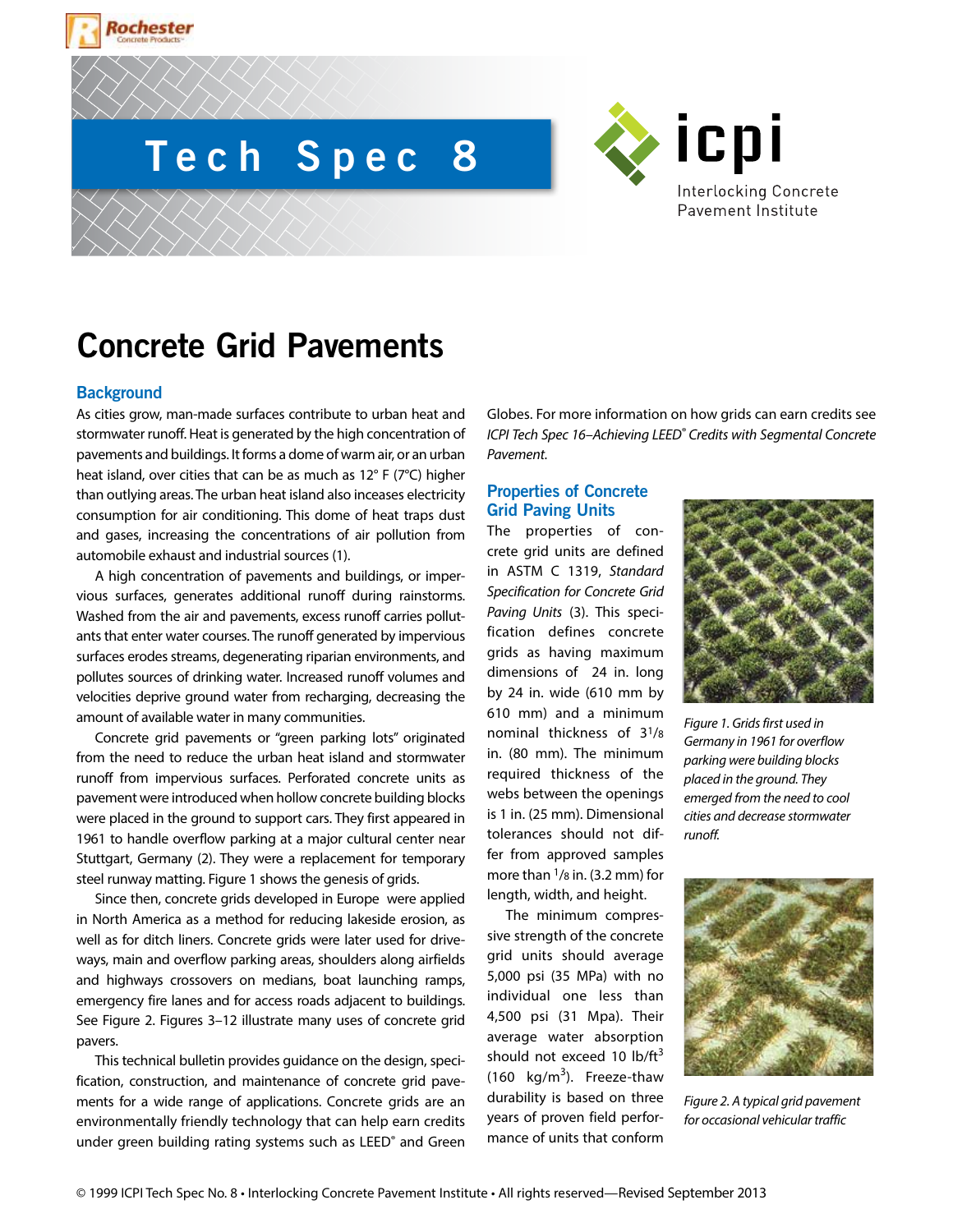



*Figure 3. Residential driveway Figure 4. Lakeside stabilization*



*Figure 5. Cossover*



*Figure 6. Service access lane*

to the above web thickness, compressive strength and absorption criteria.

Concrete grid unit designs fall into two categories: lattice and castellated as shown in Figure 14. Lattice pavers have a flat surface that forms a continuous pattern of concrete when installed. Castellated grids include protruding concrete knobs on the surface making the grass appear continuous when installed. Concrete grid pavers range in weight from 45 lbs. (20 kg) to 90 lbs. (40 kg). The open area generally ranges between 20% and 75%.

# **Design, Construction, and Maintenance Guidelines for Vehicular Pavements**

Guidelines are provided for a dense-graded, crushed stone, aggregate base under bedding sand, topsoil and grass or aggregate in the grid openings. The choice of grass or aggregate in the openings depends on the expected intensity of use. Most grasses require at least five hours of sunlight each day to survive. Grass can be placed in the grid openings in intermittent or overflow parking areas, as well as in fire lanes. If a parking area is covered by cars all day for consecutive days, aggregate should be used in the openings as constant shade and engine heat will kill the grass.

Before a parking lot is constructed, existing pedestrian paths across the lot should be studied and defined. Parking spaces and pedestrian paths as well as spaces for disabled persons can be delineated with solid concrete pavers. Paths with solid units will make walking more comfortable, especially for pedestrians with high-heeled shoes. Likewise, parking spaces accessible to disabled persons and bicycles should be marked with solid pavers (Figure 14).

**Design with a dense-graded, crushed stone** 

**base** — A typical grid pavement installation consists of compacted soil subgrade, a dense-graded base of compacted crushed stone, 1/2 to 1 in. (13 to 25 mm) thick bedding sand, and grids. The openings in the grids are filled with topsoil and grass (Figure 16), or aggregate.

Thicknesses required under conventional asphalt pavements are generally sufficient under concrete grids. A minimum of 8 in. (200 mm) of compacted aggregate base is recommended for emergency fire lanes supporting fire trucks, and truck axle loads, defined by AASHTO H20 and HS20 as well as for parking lots and driveways. Parking lots and driveways loads should generally not exceed 7,500 lifetime 18,000 lb (80 kN) equivalent single axle loads (ESALs). Thicker bases may be required when extremely heavy vehicular loads are expected.

Thicker bases may also be required when the soil subgrade is weak (California Bearing Ratio  $<$  4%) or when it has high amounts of clay or silt. Likewise, thicker bases or those stabilized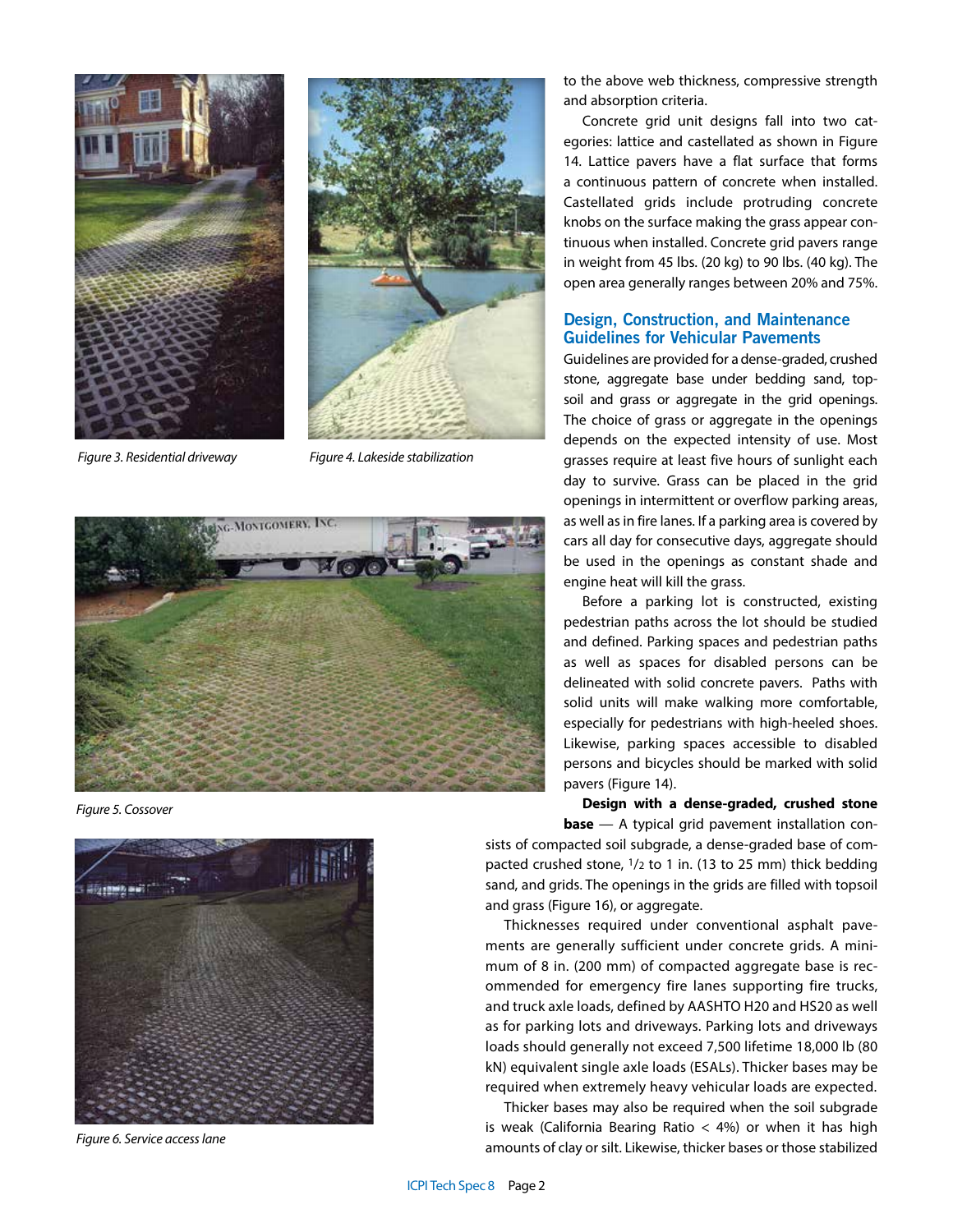

*Figure 7. Emergency access lane for fire trucks Figure 8. Overflow parking*





*Figure 9. Embankment stabilization Figure 10. Fence*





*Figure 11. Airfield taxiway shoulder Figure 12. Air for tree roots and a warning for drivers*

with cement will be required over a high water table, in low-lying areas subject to flooding, or over continually saturated soils. For unstabilized aggregate bases, geotextile is recommended to separate the compacted soil subgrade from the base material for these situations.

**Construction of dense-graded bases** — Prior to placing a dense-graded base, the soil subgrade should be uniformly compacted to at least 95% of standard Proctor density per ASTM D 698 (4). Dense-graded aggregate bases should be compacted to

a minimum of 98% standard Proctor density (4). A well-compacted base is essential to shedding water and remaining stable in freeze-thaw conditions. Specifications for crushed stone aggregate base materials typically used under asphalt pavements are suitable under concrete grid pavements. If no local standards exist, gradation of the base material should conform to ASTM D 2940, S*tandard Specification for Graded Aggregate Material for Bases or Subbases for Highways or Airports* (5). Figure 15 illustrates a typical cross-section with a dense-graded aggregate base.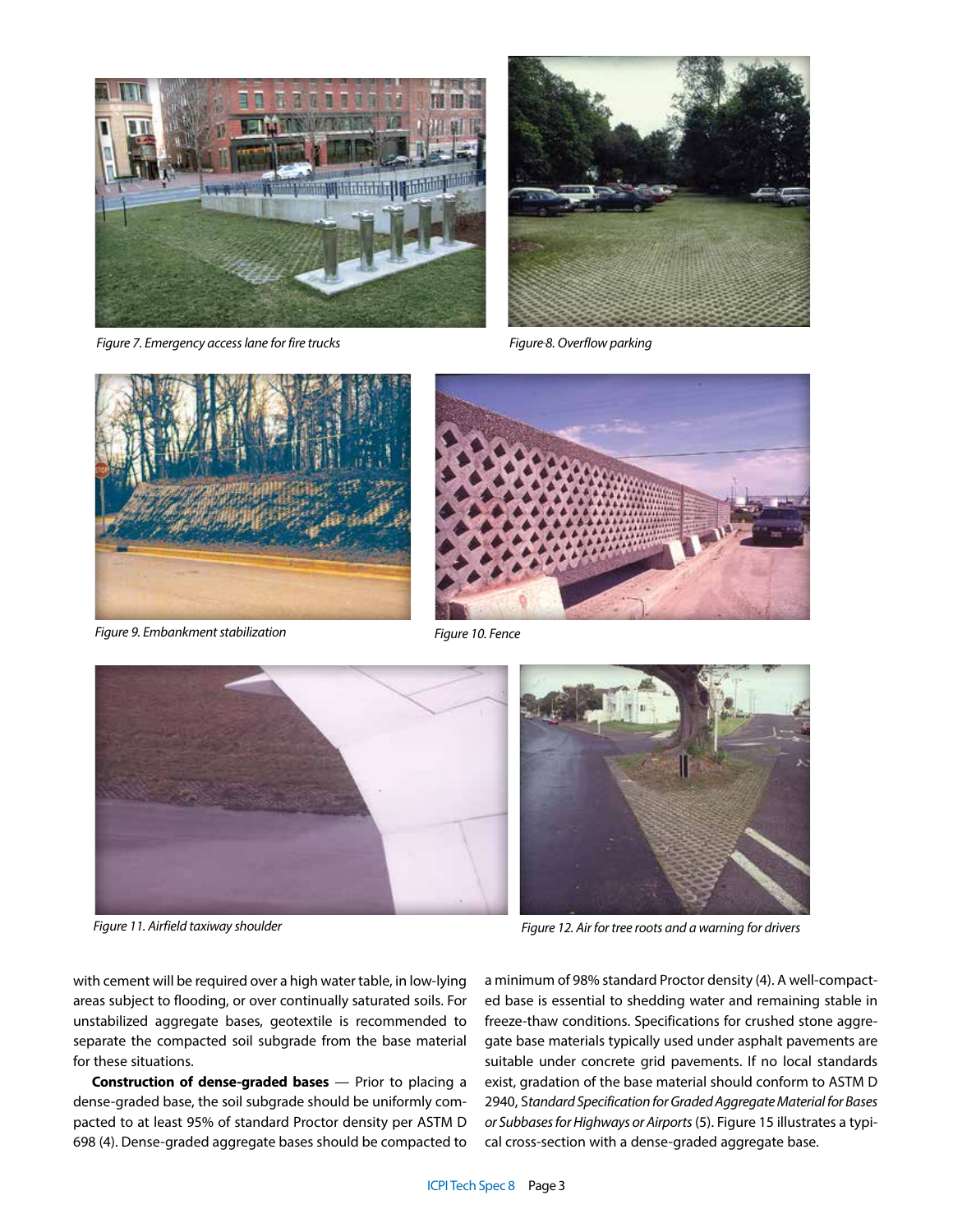

*Figure 13. Types of Grid Pavement Units*

For bases over poorly draining soils, perforated plastic, geotextile wrapped drain pipe is recommended for removing excess water. The pipe should be directed to a drainage swale, storm sewer, or stream. If draining soils is impractical, aggregate bases can be stabilized with 4 to 6 percent (by weight) of cement to increase strength during drainage or freeze-thaw.

The maximum surface tolerance of the compacted base should be  $\pm$  <sup>3</sup>/8 in. ( $\pm$  10 mm) over a 10 ft (3 m) straightedge. The base should extend beyond the perimeter of the grids a minimum of 12 in. (300 mm) when there is no building or curb to restrain them. The extended perimeter increases the stability of the grids and facilitates installation of staked edge restraints.

The gradation of the bedding sand should conform to ASTM

C 33 (6) or CSA A23.1-FA1 (7). These gradations are given in the guide specification at the end of this bulletin. Limestone screenings, stone dust or masonry sand should not be used. The thickness of the bedding sand should be between 1/2 and 1 in. (13–25 mm), and screeded to a consistent thickness. If No. 8 stone is used for bedding and openings, this should be screeded to 1 in. (25 mm) thickness. This is typically accomplished with screed rails or bars placed on the compacted base. The bedding sand over the bars is pulled across them with a screed board to establish a consistent sand thickness. The sand should have a consistent moisture content but not be saturated. It should not be disturbed prior to placing the grids.

The grids are placed on the screeded bedding sand with the maximum joint spacing of  $3/16$  in. (5 mm). The units shouldn't be pushed or hammered such that they touch each other. If the grids touch, they may crack, chip or spall under repeated traffic.

The units should be cut to fill any spaces along the edges prior to compaction. All installed units should be compacted into the bedding sand at the end of each day. Rainfall settles uncompacted sand, preventing the grids from pressing into the sand when compacted. If bedding sand is left uncompacted, it should be covered with plastic to protect it from rain. Otherwise, bedding sand saturated with rainfall prior to compaction will need to dry, be raked and re-screeded or be replaced. If left uncorrected, the grids will settle unevenly

and move under traffic.

After the grids are placed, topsoil is spread across them and swept into the openings. Fertilizer may be mixed with the topsoil as well. Quantities should account for the concrete surface.

The grids are vibrated into the sand with a high-frequency (75-90 Hz), low-amplitude plate compactor. It should have a minimum centrifugal compaction force of 5,000 lbs (22 kN). Rollers or a mat should be attached to the plate of the compactor to protect the grids from cracking and chipping. The primary purpose of compaction is to create a level surface among the units. An occasional cracked unit from compaction will not compromise performance. Extensive cracking should be addressed on a job-by-job basis.

The openings should be seeded and completely filled with topsoil. Adding topsoil to the entire surface can assist in germination. Straw can be applied to protect the grass while it is growing. While labor-intensive, sod plugs can be inserted into the openings as an alternative to topsoil and seeding. Sod plugs require a reduced amount of topsoil in the openings so space is available for them.

The choice of grass variety is important to longevity under tires and drought. A limited amount of research on concrete grid pavers has shown that Merion Kentucky bluegrass, Kentucky 31 tall fescue, and Manhattan perennial ryegrass have a high tolerance to wear, a high potential for recuperation from damage, and a low tendency toward thatch build-up (8). Turfgrass specialists may have further recommendations on species and seeding rates.

Sediment from runoff and dust from adjacent areas must be kept from entering the openings during and after establishment of the grass. Sediment clogs the topsoil and prevents grass from growing. The grass should not be exposed to tires until it is well established. A period of time for establishing grass should be part of the construction contract and schedule. This is typically three to four weeks.

Edge restraints are required for containing concrete grid pavements and preventing them from shifting under tire



*Figure 14. Solid pavers used for bicycle parking and pedestrian access.*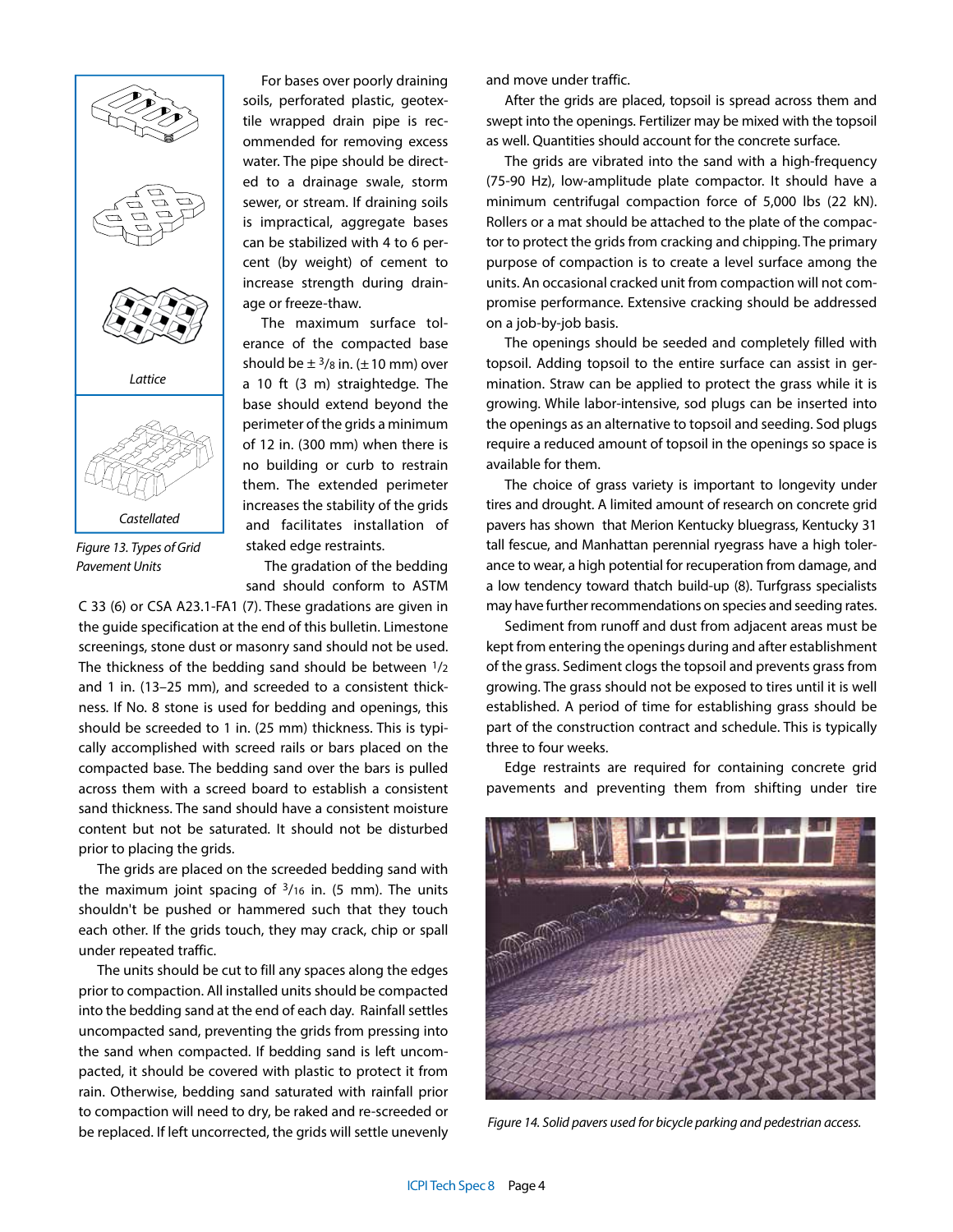traffic. Concrete, plastic, or metal edge restraints are recommended when subject to automobile tires. *ICPI Tech Spec 3 Edge Restraints for Interlocking Concrete Pavements* provides further guidance on their selection (9). For parking applications, tire stops are recommended to help prevent lateral movement of perimeter units. Tire stops should be anchored into the base at least 2 ft. (0.6 m) from the outside edge of the units.

**Maintenance** — Concrete grids with grass will require maintenance ordinarily required for lawns such as



*Figure 15. Typical concrete grid pavement over dense-graded base* 

watering, mowing, removal of weeds and occasional fertilizing. If grass in grid pavements can not be maintained by the project owner or tenant, then crushed stone aggregate should be placed in the openings. See Figure 16. Aggregate also should be used if sediment from the site or adjacent areas is expected to wash onto the grids or be deposited on them by vehicles.

Snow can be plowed from grids if the plow blade is set slightly above their surface. Rotary brushes for snow removal are not recommended. De-icing salts should never be used on grass because salt will kill it. Re-establishing grass in openings with contaminated soil is difficult without removing and replacing the soil in each opening.

Due to their slab-like shape, concrete grids may crack during compaction or while in service. In most situations, one or two cracks in a unit will not diminish structural or functional performance. If units crack from soil or base settlement, they can be removed and replaced. Likewise, the same units can be reinstated after repairs to the base or to underground utilities.

#### **Design for Runoff and Pollutant Reduction**

Concrete grid pavements with an open-graded stone in their openings and bedding can store stormwater and allow for partial treatment of pollutants (Figure 18). Grids designed as an infiltration area can improve water quality by reducing sediment and pollutants that enter lakes and streams (10). Because of their hydrologic and pollution abatement benefits, concrete grid pavements are considered by state and federal agencies to be a best management practice (BMP) for reducing stormwater runoff and non-point source pollution. They are one of many techniques that can be used in a system of watershed-wide measures to control excess runoff and nonpoint pollution of storm water. Other techniques can include infiltration trenches, surface or underground retention/detention ponds, roof top/ parking lot ponding, street sweeping, filtering systems, permeable interlocking concrete pavement, etc.

Many municipalities regulate the quantity and/or rate of stormwater released into sewers and streams. Others regulate both the water quantity and quality of the runoff by controlling the amount of impervious cover. To control water quantity, municipal regulations strive to meet one or more design objectives. Several municipal stormwater objectives are presented on the following page, with ways that concrete grid pavements contribute to meeting them (11). These objectives benefit water quality since the amount of runoff and pollutants in it are decreased.

• *Capture and infiltrate the entire stormwater volume so there is no discharge from the drainage area.* This requires a large area of concrete grid pavement. The high cost of capturing all runoff can be offset by reducing or eliminating pipes, inlets, and other drainage appurtenances.

• *Infiltrate the increased runoff generated by development and impervious surfaces.* This results in runoff volumes equal to or near those prior to development. The runoff volume before and after development are estimated and the difference in volume is stored or infiltrated. Places for storage include gutters, swales, pipes, rooftops, and infiltration areas covered with concrete grid pavements.



*Figure 16. Concrete grids with aggregate in the openings*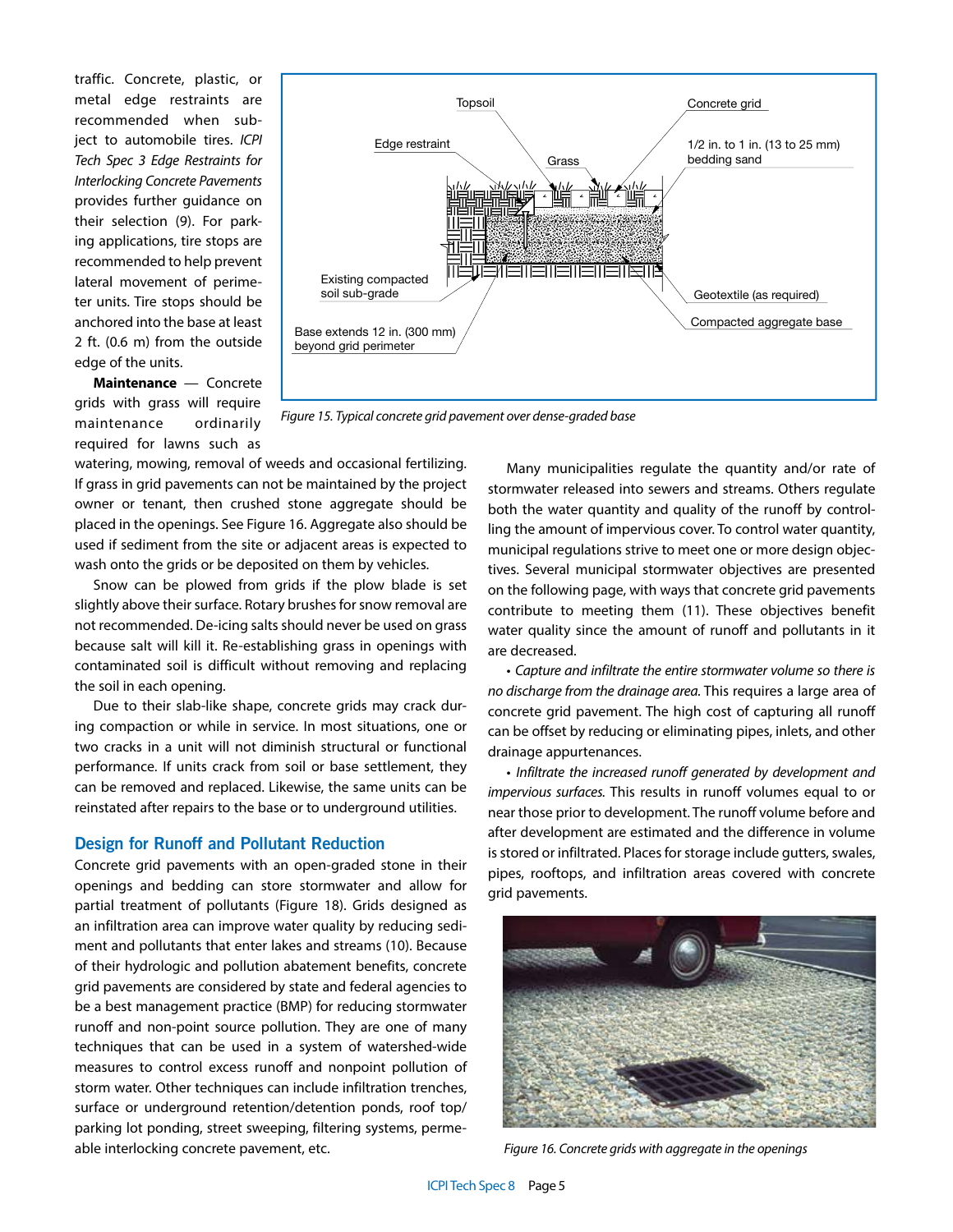• *Infiltrate a fixed volume of runoff from every storm.* This helps control the "first flush" of concentrated pollutants in the initial inch (25 mm) or so of runoff. The first inch (25 mm) of infiltrated water often represents a large percentage of storms. Concrete grid pavements with No. 8 stone bedding and fill in the openings can be designed to infiltrate the first inch (25 mm) or more of runoff.

• *Infiltrate sufficient water to control the peak rate of discharge.* Many municipalities establish a maximum rate of peak discharge (in cubic feet/second or liters/second) into specific storm sewers or water courses. The maximum rate can be based on the carrying capacity of the drainage ways, or by rates prior to development. This approach favors detention ponds rather than infiltration as a means to control downstream flooding and can help reduce detention storage requirements and costs.

Peak runoff calculations for storm sewers and water courses are typically determined using the Rational Method. For drainage calculations an average runoff coefficient of 0.25 to 0.4 can be used for grids with established grass on a dense-graded aggregate base (12) (13). These coefficients are substantially lower than the 0.9 to 1.00 for conventional pavements. The runoff

coefficient of 0.25 to 0.3 is similar to that for natural grassed areas. Runoff coefficients will be 0.2 to 0.25 when No. 8 stone is used to fill the openings over a dense-graded aggregate base. This open-graded aggregate material provides additional runoff storage.

Collins, et al. (14) reported substantial reductions in nonpoint source runoff pollutants in simulated laboratory experiments with concrete grids with grass over bedding sand, No. 57 opengraded aggregate base, and clay soils. Field studies by Goforth et al. (10) also demonstrated the reduction of pollutants from concrete grid pavement. Likewise, data reported by Collins (14) indicate favorable nutrient reductions. Studies by Bean (15) also reviewed surface infiltration rates and increased after restoration.

The type of soil subgrade affects the pollution reduction capabilities of infiltration areas. Clay soils with a high cation exchange capacity will capture more metals than sandy soils. Sand or topsoil in the grid openings can provide reduction of nutrients. Concrete grid pavement is not recommended in places where grease or oil loads are high.



*Figure 17. Embankment stabilization with concrete grids*



*Figure 18. Ditch lined with concrete grid pavers for intermittent flow*

#### **Urban Heat Island Control Through Urban Microclimates**

Besides abating runoff pollution, concrete grids generate lower temperatures than asphalt. Solid pavements and buildings hold heat, thereby contributing to the urban heat island and capturing urban air pollution. Research has shown that grid pavements have 2° to 4° F (1° to 2° C) lower local air temperatures than asphalt and 4° to 6° F (2° to 4° C) lower radiometric than asphalt (12). Lower temperatures create more comfortable microclimates for pedestrians in urban surroundings. Concrete grid pavements can be an integral part of cooling the urban climate and reducing air pollution. They can be incorporated with tree-lined streets, a managed urban forest, fountains, roof top gardens, vegetation on building walls, plus park spaces to cool areas and filter urban air pollutants. The result is more comfortable, cleaner and livable cities.

#### **Design Guidelines for Erosion Control**

Grid pavements provide immediate stabilization of embankments until grass or other vegetation is established. The recommended maximum angle for stabilization is 27° (2:1). Grids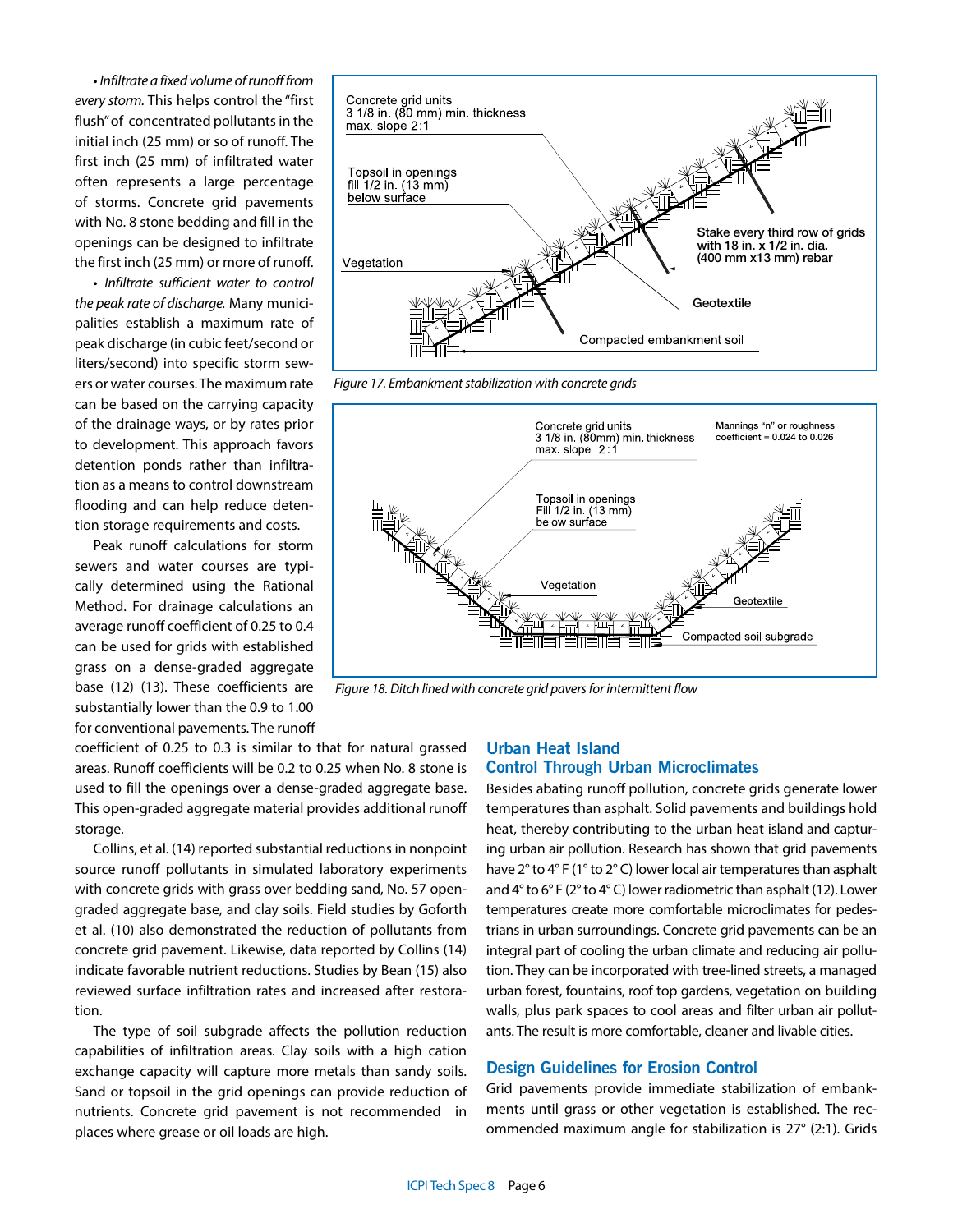can be placed directly on geotextile, graded and compacted soil, working from the bottom to the top of the embankment. The grids should be staked every third row to secure them while vegetation establishes. Stakes should be steel (Figure 17). Grids are also effective liners for ditches with intermittent flows of water (Figure 18). The grids protect ditches from erosion while the openings accommodate vegetation to increase stability.

Preparing lake sides for concrete grids includes grading and compacting the area above the water prior to placing the units. Aggregate is often placed under grids on banks to further prevent erosion. This layer should be at least 4 in. (100 mm) thick. Geotextile should be placed prior to installing the grids and anchored with large aggregate at the "toe" (bottom) and sides of the installation (Figure 19).

Aggregate should be placed in the openings of the submerged grids. Topsoil and riparian vegetation can be planted along the banks in areas subject to high water levels. Grass can be used in areas not subject to frequent inundation. The maximum recommended slope is 18° (3:1) for grids stabilizing slopes.

Boat ramps in recreation facilities can be made from concrete grids. They can be installed without partitioning the area and removing the water prior to construction. The design guidelines above for lake sides apply except that a minimum of 8 in. (200 mm) of open-graded aggregate should be compacted to provide a base for the grid pavers (Figure 20). This provides a base for the vehicles and boat trailers. The maximum recommended slope is 12% (5:1) for grid boat ramps.



*Figure 19. Lake side stabilization with concrete grids*



*Figure 20. Typical cross-section for boat ramp*

*Table 1: Maximum Slopes for Grid Pavements*

| <b>Condition</b>                             | <b>Non-vehicular</b><br><b>Applications</b> | <b>Vehicular Applications</b> |
|----------------------------------------------|---------------------------------------------|-------------------------------|
| Maximum slopes<br>without stakes             | 3:1 (18 degrees, 33%)                       | 5:1 (11 degrees, 20%)         |
| Maximum slopes with<br>stakes or grade beams | 2:1 (26 degrees, 50%)                       | 3:1 (18 degrees, 33%)         |

The Table 1 summarizes the maximum recommended slopes for non-vehicular and vehicular applications. Slope stabilization with grids should be considered on non-vehicular slopes over

22 degrees (20% or 2.5:1), and vehicular slopes over 14 degrees (25% or 4:1).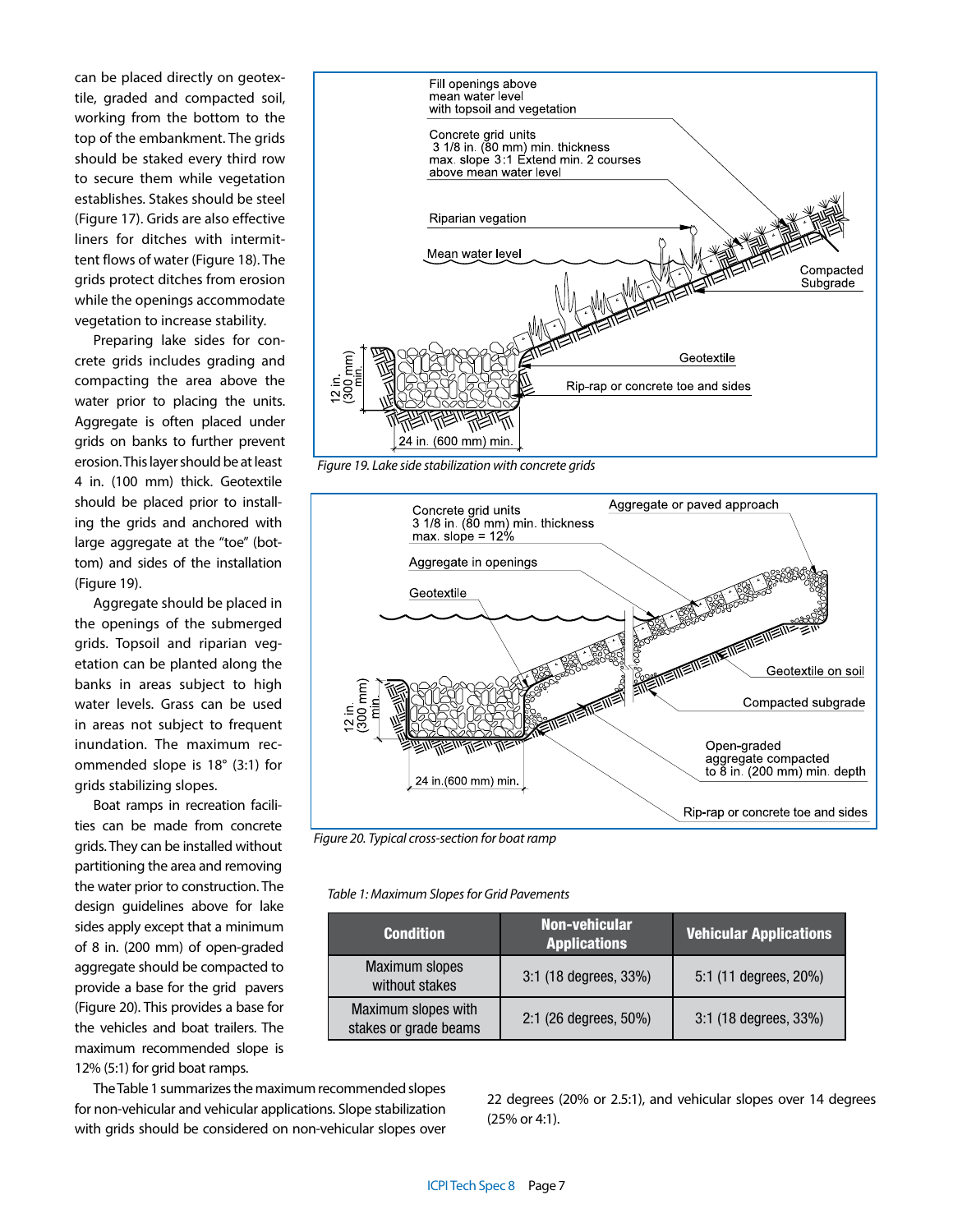# **References**

- 1. Landsberg, Helmut E., *The Urban Climate*, Academic Press, New York, 1981.
- 2. *Urban Innovation Abroad*, Vol. 2, Number 12, Council for International Urban Liaison, Washington, D.C., August, 1978.
- 3. ASTM C 1319-95, Standard Specification for Concrete Grid Paving Units, *Annual Book of ASTM Standards*, Vol. 04.04, American Society for Testing and Materials, Conshohocken, Pennsylvania, 1996.
- 4. ASTM D 698, Test Method for Laboratory Compaction of Soil Using Standard Effort, *Annual Book of ASTM Standards*, Vol. 04.08, American Society for Testing and Materials, Conshohocken, Pennsylvania, 1993.
- 5. ASTM D 2940, Standard Specification for Graded Aggregate Material for Bases or Subbases for Highway or Airports, *Annual Book of ASTM Standards*, Vo. 04.03, American Society for Testing and Materials, Conshohocken, Pennsylvania, 1995.
- 6. ASTM C 33, Standard Specification for Concrete Aggregates, *Annual Book of ASTM Standards*, Vol. 04.02, American Society for Testing and Materials, Conshohocken, Pennsylvania, 1996.
- 7. CSA A23.1, *Concrete Materials and Methods of Concrete Construction*, Canadian Standards Association, Rexdale, Ontario, 2000.
- 8. Sherman, R.C., Kinbacher, E.J., and Riordan, T.P. "Turfgrass-Paver Complex for Intensely Trafficked Areas," *Agronomy Journal*, Vol. 72, March-April 1980, pp. 372-374.
- 9. *Tech Spec 3, Edge Restraints for Interlocking Concrete Pavement*, Interlocking Concrete Pavement Institute, Washington, D.C., 1995.
- 10. Goforth, G.F., Diniz, E.V., and Rauhut, J.B., *Stormwater Hydrological Characteristics of Porous and Conventional Paving Systems*. Municipal Environmental Research Laboratory, Office of Research and Development, U.S. Environmental Protection Agency, Cincinnati, Ohio, 1983.
- 11. Ferguson, B.K., *Stormwater Infiltration*, Lewis Publishers, CBC Press, Boca Raton, Florida, 1994.
- 12. Smith, D.R., "*Evaluations of Concrete Pavements in the United States*," in Proceedings of the Second International Conference on Concrete Block Paving, University of Delft, the Netherlands, April 1984, pp. 330-336.
- 13. Day, G.E., Smith, D.R., and Bowers, J. *Runoff and Pollution Abatement Characteristics of Concrete Grid Pavements*, Bulletin 135, Virginia Water Resources Research Center, Virginia Polytechnic Institute and State University, Blacksburg, Virginia, October 1981..
- 14. Collins, K., Hunt, W., and Hathaway, J. Hydrologic Comparison of Four Types of Permeable Pavement and Standard Asphalt in Eastern North Carolina, *Journal of Hydrologic Engineering*, 13 (12), 2008.
- 15. Bean, E.Z., Hunt, W.F., and Bidelspach, D. A., Field Survey of Permeable Pavement Surface Infiltration Rates, *Journal of Irrigation and Drainage Engineering*, ASCE, Vol. 133, No. 3, May/ June 2007, pp. 249-255.

## SECTION 32 14 13.19 CONCRETE GRID PAVEMENTS

Note: This guide specification is for concrete grid units placed on a sand bedding course over a compacted dense-graded aggregate base. The text allows an option of topsoil and grass in the grid openings over bedding sand or No. 8 open-graded aggregate in the grid openings. This specification is for limited vehicular applications such as access roads and emergency fire lanes, as well as intermittently used overflow parking areas. This text must be edited to suit specific project requirements for projects. This Section includes the term "Architect." Edit this term as necessary to identify the design professional in the General Conditions of the Contract. Use U.S. or Canadian references as appropriate.

If the area is exposed to recurring vehicular traffic and additional stormwater storage in the base is desired, the specifier should consider using permeable interlocking concrete pavements, as they provide additional structural support to vehicles while providing runoff storage in an open-graded, crushed stone base. In such cases, the specifier should refer to the ICPI manual, *Permeable Interlocking Concrete Pavements.* 

#### PART 1 **GENERAL**

#### **1.01 SUMMARY**

- A. Section includes:
	- 1. Concrete grid units.
	- 2. Bedding sand.
	- 3. Edge restraints.
	- 4. Geotextiles.
	- 5. [Topsoil and grass for the grid openings.]
	- 6. [Open-graded aggregate for the grid openings.]
	- 7. [Open-graded aggregate bedding course].
- B. Related Sections:
	- 1. Section [\_\_\_\_\_\_\_\_]: Curbs and drains.
	- 2. Section [\_\_\_\_\_\_]: Dense-graded aggregate base.
	- 3. Section [\_\_\_\_\_\_]: Open-graded aggregate base.

#### **1.02 REFERENCES**

- A. American Society of Testing Materials (ASTM)
	- 1. C 33, Specification for Concrete Aggregates.
	- 2. C 136, Method for Sieve Analysis for Fine and Coarse Aggregate.
	- 3. C 140, Standard Test Methods of Sampling and Testing Concrete Masonry Units.
	- 4. C 979, Standard Specification for Pigments for Integrally Colored Concrete.
	- 5. C 1319, Standard Specification for Concrete Grid Paving Units.
	- 6. D 698, Standard Test Method for Laboratory Compaction Characteristics of Soil Using Standard Effort (12,000 ft-lbf/ft<sup>3</sup> (600 kN-m/m<sup>3</sup>)).
	- 7. D 2940, Standard Specification for Graded Aggregate Material for Bases or Subbases for Highways or Airports.
	- 8. D 5268, Specification for Topsoil Used for Landscaping Purposes.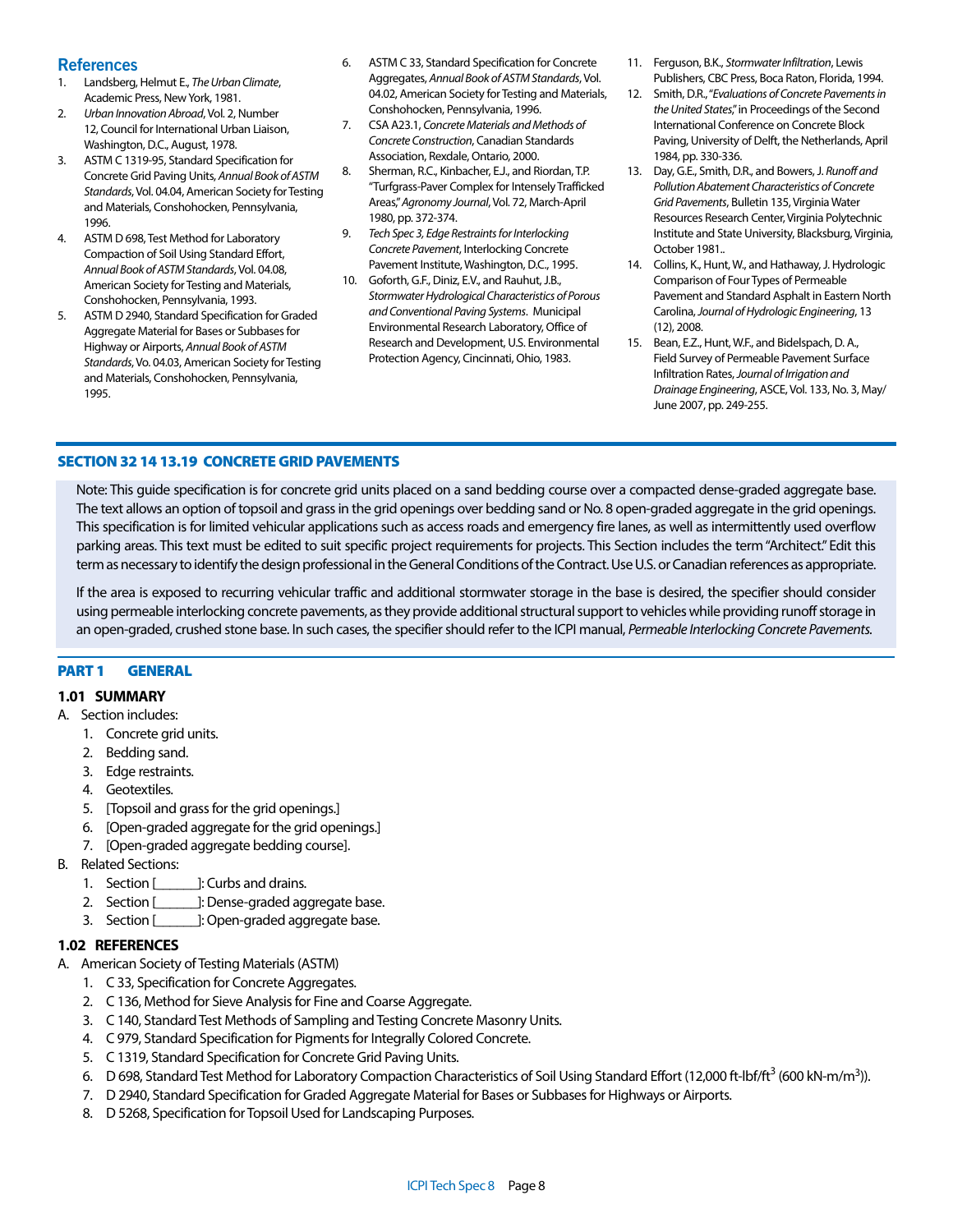- B. Canadian Standards Association (CSA)
	- 1. CSA A23.1, Concrete Materials and Methods of Concrete Construction
- C. Interlocking Concrete Pavement Institute (ICPI)
	- 1. Tech Spec technical bulletins.

# **1.03 SUBMITTALS**

- A. In accordance with Conditions of the Contract and Division 1 Submittal Procedures Section.
- B. Manufacturer's drawings and details: Indicate perimeter conditions, relationship to adjoining materials and assemblies, expansion and control joints, paving slab [layout,] [patterns,] [color arrangement,] installation [and setting] details.
- C. Sieve analysis per ASTM C 136 for grading of bedding and base materials.

Note: Include D below if the grid openings will be filled with topsoil and grass seed, or sod plugs.

- D. Source and content of topsoil and grass seed [sod].
- E. Concrete grid units:
	- 1. Color selected by Architect.
	- 2. [Four] representative full-size samples of each grid type, thickness, color, finish that indicate the extremes of color variation and texture expected in the finished installation.
	- 3. Accepted samples become the standard of acceptance for the work.
	- 4. Test results from an independent testing laboratory for compliance of grid paving unit requirements to ASTM C 1319.
	- 5. Manufacturer's certification of concrete grid units by ICPI as having met applicable ASTM standards.
	- 6. Manufacturer's catalog literature, installation instructions, and material safety data sheets for the safe handling of the specified materials and products.

# **1.04 QUALITY ASSURANCE**

- A. Paving Subcontractor Qualifications:
	- 1. Engage an experienced installer who has successfully completed grid pavement installations similar in design, material, and extent indicated for this Project.
	- 2. Hold a current certificate from the Interlocking Concrete Pavement Institute Concrete Paver Installer Certification program.
- B. Single-source Responsibility: Obtain each color, type, and variety of grids, joint materials and setting materials from single sources with resources to provide products and materials of consistent quality, appearance and physical properties without delaying progress of the Work.
- C. Regulatory requirements and approvals: [Specify applicable licensing, bonding or other requirements of regulatory agencies.]
- D. Mock-up
	- 1. Locate where directed by the Architect.
	- 2. Notify Architect in advance of dates when mock-ups will be erected.
	- 3. Install minimum [100] sf ([10] m2) of concrete grid units.
	- 4. Use this area to determine the quality of workmanship to be produced in the final unit of Work including surcharge of the bedding sand layer, joint sizes, lines, pavement laying pattern(s), color(s), and texture.
	- 5. This area shall be used as the standard by which the work is judged.
	- 6. Subject to acceptance by the owner, mock up may be retained as part of the finished work.
	- 7. If mock up is not retained, remove and properly dispose of.

# **1.05 DELIVERY, STORAGE, AND HANDLING**

- A. General: Comply with Division 1 Product Requirement Section
- B. Deliver concrete grid units to the site in steel banded, plastic banded, or plastic wrapped packaging capable of transfer by forklift or clamp lift. Unload grids at job site in such a manner that no damage occurs to the product or existing construction.
- C. Cover sand with waterproof covering to prevent exposure to rainfall or removal by wind. Secure the covering in place.
- D. Coordinate delivery and paving schedule to minimize interference with normal use of buildings adjacent to paving.

# **1.06 ENVIRONMENTAL CONDITIONS**

- A. Do not install bedding materials or grid units during heavy rain or snowfall.
- B. Do not install bedding materials and grid units over frozen base materials.
- C. Do not install frozen bedding materials.

# **1.07 GRID PAVER MAINTENANCE MATERIALS:**

- A. Supply [ ] sf  $[(m^2)]$  of [each type and color of grid unit] in unopened pallets with contents labeled. Store where directed.
- B. From the same production run as installed materials.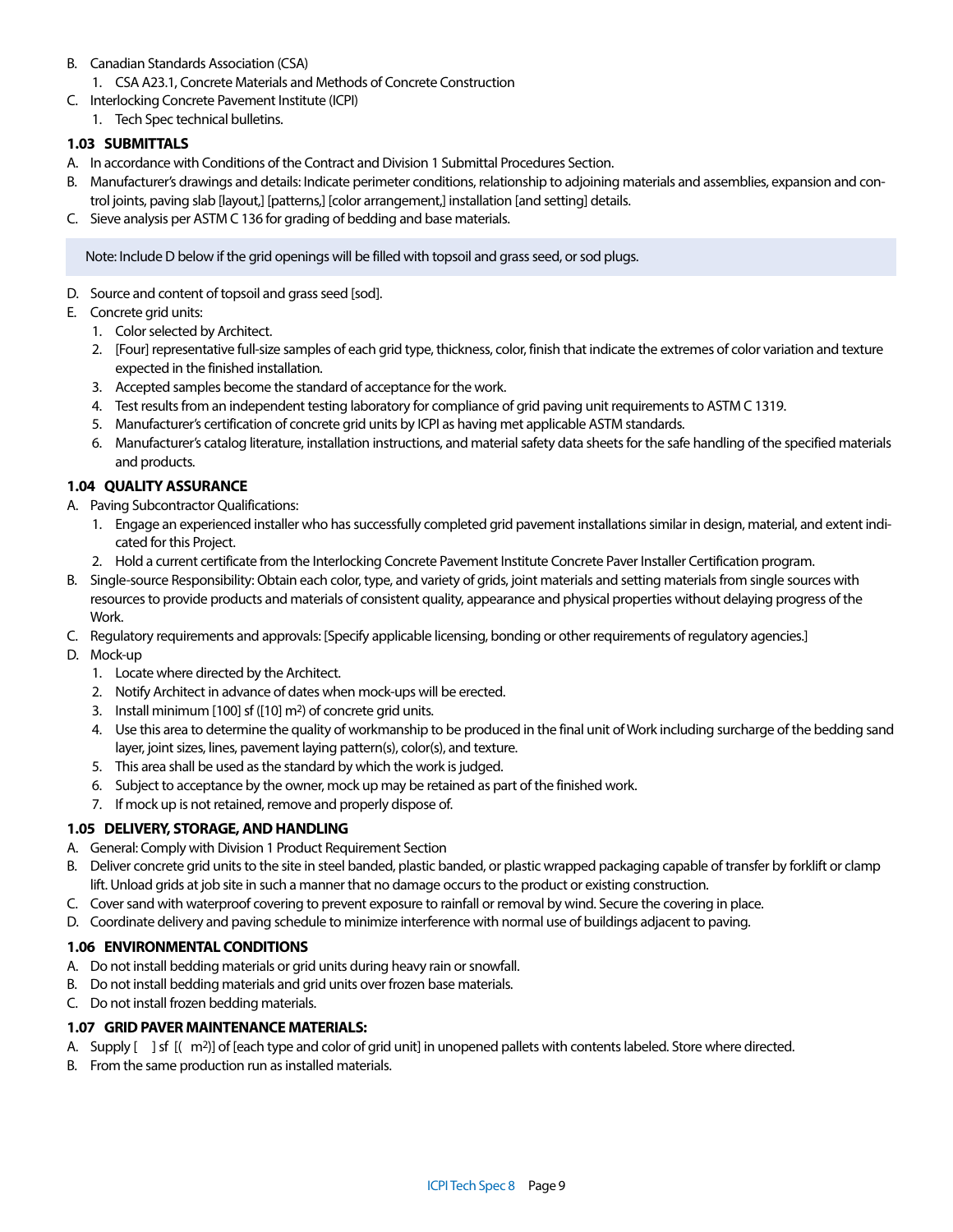#### PART 2 PRODUCTS

## **2.01 CONCRETE GRID UNITS**

- A. Manufacturer: [Specify ICPI member manufacturer name.].
- 1. Contact: [Specify ICPI member manufacturer contact information.].
- B. Concrete grid paver units, including the following:
	- 1. Grid unit type: [Specify name of product group, castellated, lattice, etc.]
		- a. [Material standard: Comply with material standards set forth in [ASTM C 1319.].
		- b. Color [and finish]: [Specify color.] [Specify finish].
		- c. Color Pigment Material Standard: Comply with ASTM C 979.
		- d. Size: [Specify.] inches [([Specify.] mm)] x [ Specify.] inches [([Specify.] mm)] x [Specify.] inches [([Specify.] mm)] thick.
- C. Manufactured in a plant where paving products are certified by ICPI as having passed ASTM requirements in this specification.

#### **2.02 PRODUCT SUBSTITUTIONS**

A. Substitutions: No substitutions permitted.

#### **2.03 BEDDING MATERIALS**

Note: If openings are filled with topsoil, use sand bedding. If the openings are filled with open-graded aggregate for additional runoff storage, the same aggregate should be used for the bedding. Edit 2.03 and 2.04 accordingly.

- A. General Sieved per ASTM C 136.
- B. Bedding Sand

Note: The type of sand used for bedding is often called concrete sand. Sands vary regionally. Contact contractors local to the project and confirm sand(s) successfully used in previous similar applications. Bedding sand is not used in ditch liner applications, slope protection, riparian stabilization or with boat ramps constructed with concrete grid units.

- 1. Washed, clean, hard, durable crushed gravel or stone, free from shale, clay, friable materials, organic matter, frozen lumps, and other deleterious substances.
- 2. Conforming to the grading requirements in Table 1 below.
- 3. Do not use limestone screenings.

| Table 1. Grading Requirements for Bedding Sand |                        |                                            |                        |  |  |
|------------------------------------------------|------------------------|--------------------------------------------|------------------------|--|--|
| <b>ASTM C33 - Gradation for Bedding Sand</b>   |                        | CSA A23.1 FA1 - Gradation for Bedding Sand |                        |  |  |
| Sieve Size                                     | <b>Percent Passing</b> | Sieve Size                                 | <b>Percent Passing</b> |  |  |
| $3/8$ in $(9.5$ mm)                            | 100                    | 10.0 mm                                    | 100                    |  |  |
| No. 4 (4.75 mm)                                | 95 to 100              | $5.0$ mm                                   | 95 to 100              |  |  |
| No. 8 (2.36 mm)                                | 80 to 100              | $2.5$ mm                                   | 80 to 100              |  |  |
| No. 16 (1.18 mm)                               | 50 to 85               | $1.25$ mm                                  | 50 to 90               |  |  |
| No. 30 (0.6 mm)                                | 25 to 60               | $630 \mu m$                                | 25 to 65               |  |  |
| No. 50 (0.3 mm)                                | 5 to 30                | $315 \mu m$                                | 10 to 35               |  |  |
| No. 100 (0.15 mm)                              | 0 to 10                | $160 \mu m$                                | 2 to 10                |  |  |
| No. 200 (0.075 mm)                             | $0$ to $1$             | $80 \mu m$                                 | $0$ to $1$             |  |  |

*Table 1. Grading Requirements for Bedding Sand*

Note: Bedding sands should conform to ASTM C33 or CSA A23.1 FA1 gradations for concrete sand. For ASTM C33, ICPI recommends the additional limitations on the No. 200 (0.075 mm) sieve as shown. For CSA A23.1 FA1, ICPI recommends reducing the maximum passing the 80 μm sieve from 3% to 1%.

-OR-

#### B. Washed, open-graded stone.

Note: Finer gradations such as ASTM No. 89 stone may be used.

1. Conforming to the grading requirements in Table 2 below.

*Table 2. Gradation for fill or Bedding Course*

| <b>ASTM No. 8</b>  |                        |  |  |  |
|--------------------|------------------------|--|--|--|
| Sieve Size         | <b>Percent Passing</b> |  |  |  |
| $1/2$ in. (2.5 mm) | 100                    |  |  |  |
| $3/8$ in. (9.5 mm) | 85 to 100              |  |  |  |
| No. 4 (4.75 mm)    | 10 to 30               |  |  |  |
| No. 8 (2.36 mm)    | $0$ to $10$            |  |  |  |
| No. 16 (1.18 mm)   | $0$ to 5               |  |  |  |

#### **2.04 FILL MATERIALS FOR GRID OPENINGS**

A. Topsoil: Conform to ASTM D 5268. Note: Consult with local turf grass specialists for recommendations on grass seed mixture or sod materials.

B. Grass seed [Sod]: [mixture and source].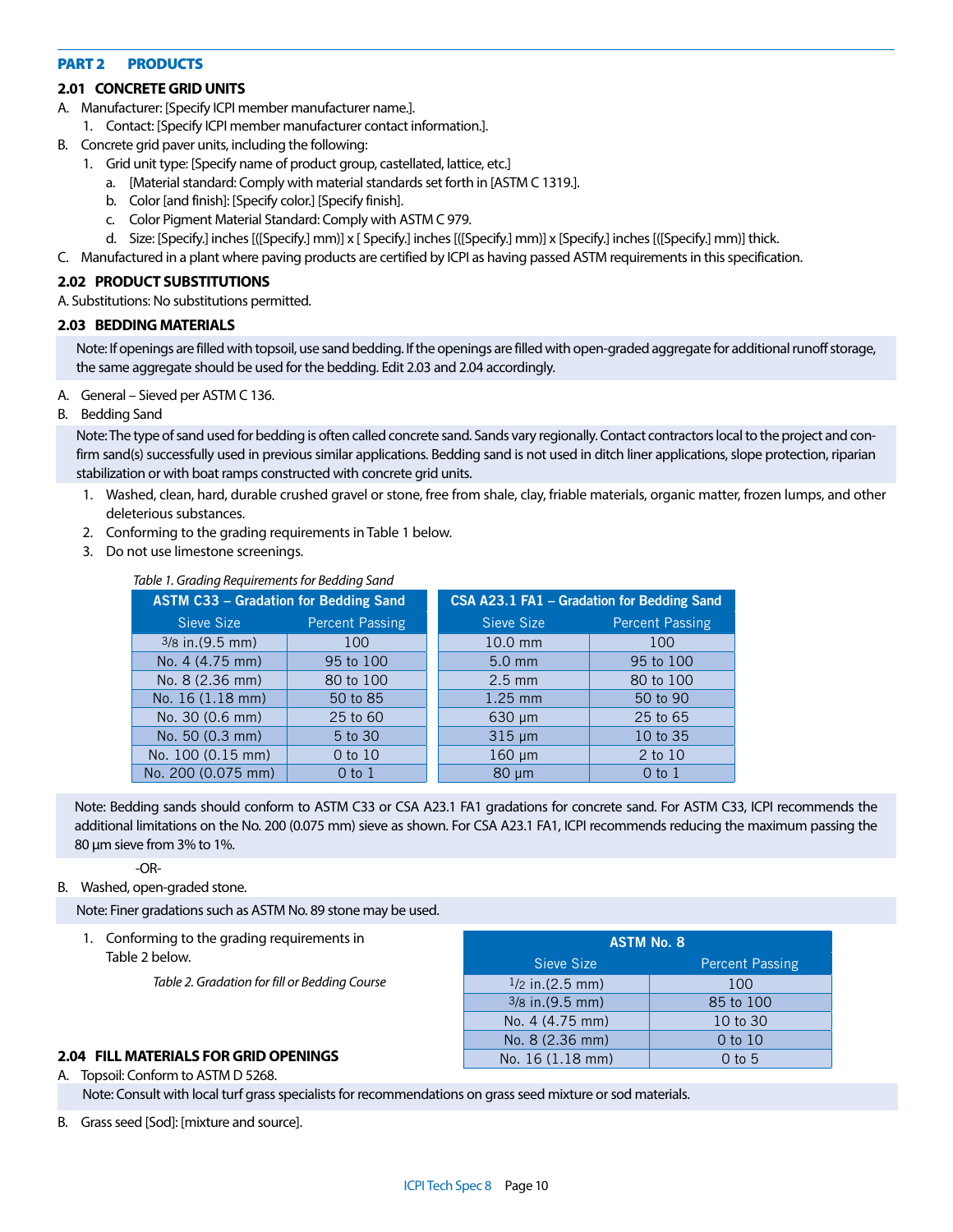-OR-

- A. Open-graded aggregate.
- B. Conforming the gradation requirements in Table 2. Do not use gravel.

Note: Local, state or provincial standards for aggregate base materials for roads should be used for the gradation and quality of densegraded aggregate base materials under concrete grid pavements. If no standards exist, follow ASTM D 2940, *Standard Specification for Graded Aggregate Material for Bases or Subbases for Highways or Airports*. The gradation for base material from this standard is given in Table 3 below. This material should be compacted to a minimum of 95% standard Proctor density per ASTM D 698.

# **Table 3**

ASTM D 2940 Gradation for Dense-Graded, Crushed Stone Base

| <b>Sieve Size</b>          | <b>Percent Passing</b> |
|----------------------------|------------------------|
| $2$ in. $(50 \text{ mm})$  | 100                    |
| $1^{1/2}$ in. (37.5 mm)    | 95 to 100              |
| $3/4$ in. (19.0 mm)        | 70 to 92               |
| $\frac{3}{8}$ in. (9.5 mm) | 50 to 70               |
| No. 4 (4.75 mm)            | 35 to 55               |
| No. 30 (0.600 mm)          | 12 to 25               |
| No. 200 (0.075 mm)         | $0$ to $8$             |

## **2.05 EDGE RESTRAINTS**

A. Provide edge restraints installed around the perimeter of all concrete grid paving unit areas as follows:

- 1. Manufacturer: [Specify manufacturer].
- 2. Material: [Plastic] [Concrete] [Aluminum] [Steel] [Precast concrete] [Cut stone].
- 3. Material standard: [Specify material standard].

#### **2.06 ACCESSORIES**

- A. Provide accessory materials as follows:
	- 1. Geotextile:
		- a. Material Type and Description: [Specify material type and description].
		- b. Material Standard: [Specify material standard.].
		- c. Manufacturer: [Acceptable to concrete grid unit manufacturer] [Specify manufacturer.].

#### PART 3 **EXECUTION**

#### **3.01 ACCEPTABLE INSTALLERS**

A. [Specify acceptable paving subcontractors.].

#### **3.02 EXAMINATION**

Note: Compaction of the soil subgrade is recommended to a minimum of 95% standard Proctor density per ASTM D 698 for pedestrian and vehicular areas. Stabilization of the subgrade and/or base material may be necessary with weak or saturated subgrade soils.

Note: Local aggregate base materials typical to those used for highway flexible pavements are recommended, or those conforming to ASTM D 2940. Compaction of aggregate is recommended to not less than 95% Proctor density in accordance with ASTM D 698 is recommended for pedestrian and vehicular areas. Mechanical tampers are recommended for compaction of soil subgrade and aggregate base in areas not accessible to large compaction equipment. Such areas can include that around lamp standards, utility structures, building edges, curbs, tree wells and other protrusions. The recommended base surface tolerance should be  $\pm^{3}$ /8 in. ( $\pm$ 10 mm) over a 10 ft. (3 m) straight edge.

Note: The elevations and surface tolerance of the aggregate base determine the final surface elevations of concrete grids. The installation contractor cannot correct deficiencies in the base surface with additional bedding materials. Therefore, the surface elevations of the base should be checked and accepted by the General Contractor or designated party, with written certification to the paving subcontractor prior to placing bedding materials and concrete grids.

#### A. Acceptance of site verification conditions:

- 1. Contractor shall inspect, accept and verify in writing to the grid installation subcontractor that site conditions meet specifications for the following items prior to installation of bedding materials and concrete grid units:
	- a. Verify that drainage and subgrade preparation, compacted density and elevations conform to specified requirements.
	- b. Verify that geotextiles, if applicable, have been placed according to drawing and specifications.
	- c. Verify that base materials, thickness, [compacted density,] surface tolerances and elevations conform to specified requirements.